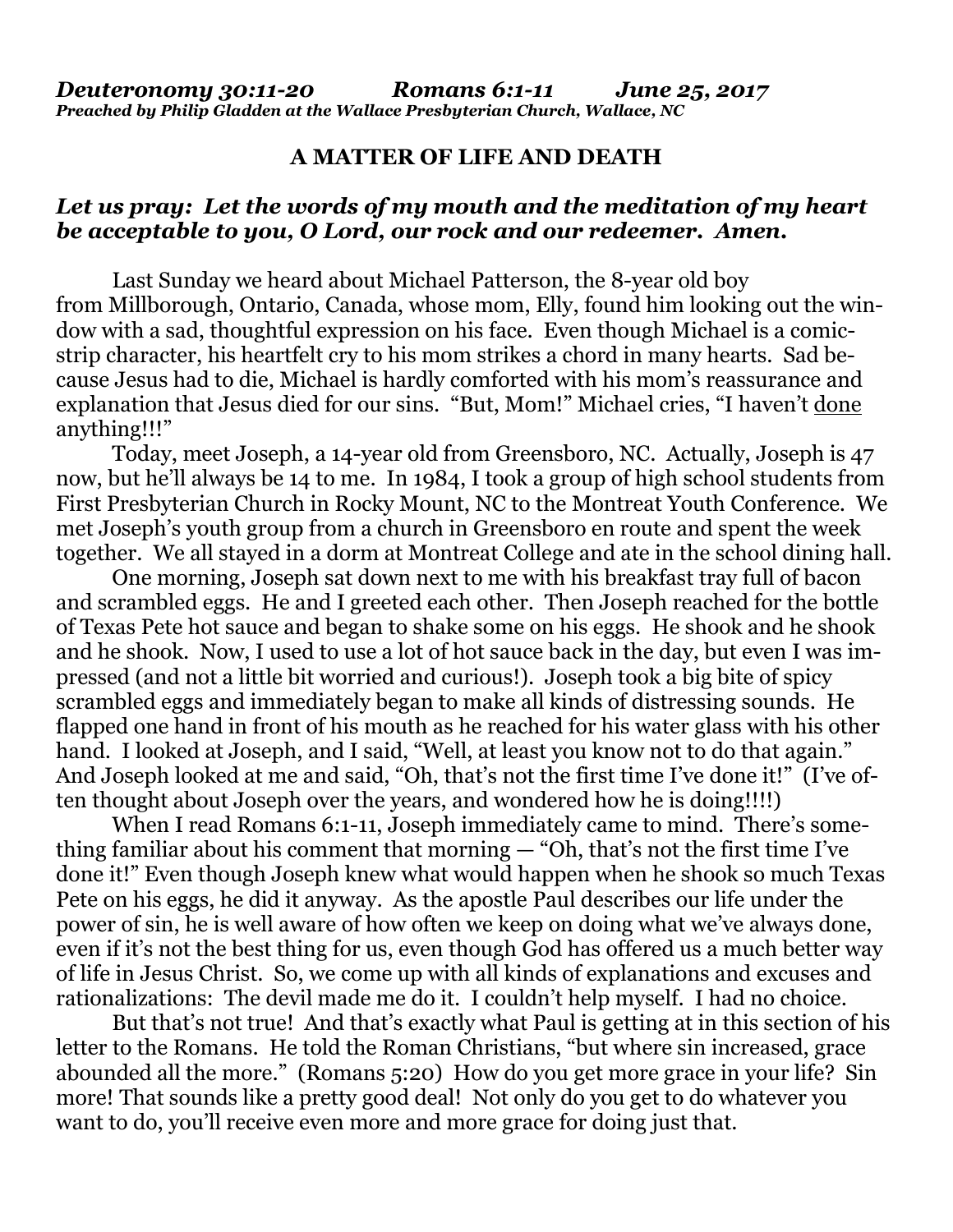By no means! Not gonna happen! No way, Jose! Paul tells us that is the old life that we've left behind when are in Christ Jesus. We can't just keep on shakin' the Texas Pete bottle as much as we want and expect nothing to happen. No, the vendingmachine mentality of life  $-$  "I'll do what I want, then put a couple of prayers of repentance in the machine, pull the lever, and get enough of God's grace and forgiveness to make it through another week" — that kind of life just doesn't work.

You see, it's not just a matter of getting by or getting away with what we want to do or trying to appease God or reveling in God's forgiveness with no significant change in our lives. Living that way is what Dietrich Bonhoeffer called "cheap grace" — "the preaching of forgiveness without requiring repentance, baptism without church discipline, Communion without confession, absolution without personal confession. Cheap grace is grace without discipleship, grace without the cross, grace without Jesus Christ, living and incarnate." According to Bonhoeffer, cheap grace says, "Of course you have sinned, but now everything is forgiven so you can stay as you are and enjoy the consolations of forgiveness."

The opposite of "cheap grace" is "costly grace." "Such grace is *costly* because it calls us to follow and it is *grace* because it calls us to follow *Jesus Christ*. It is costly because it costs a man [*sic*] his life, and it is grace because it gives a man the only true life. It is costly because it condemns sin, and grace because it justifies the sinner. Above all, it is *costly* because it cost God the life of his Son. Above all, it is *grace* because God did not reckon his Son too dear a price to pay for our life, but delivered him up for us."<sup>1</sup>

Jesus' call to discipleship is more of a joyful opportunity than an onerous obligation. The choir sang about it beautifully this morning: "I will come to you in the silence, I will lift you from all your fear. You will hear My voice, I claim you as My choice, Be still, and know I am here. Do not be afraid, I am with you. I have called you each by name. Come and follow Me, I will bring you home. I love you and you are mine. I am the Word that leads all to freedom, I am the peace the world cannot give. I will call your name, embracing all your pain. Stand up, now, walk, and live."<sup>2</sup>

That last phrase  $-$  "Stand up, now, walk, and live"  $-$  sums up very well Paul's declaration of good news for us. Using the imagery of baptism, Paul describes our Christian life this way: "Therefore we have been buried with him by baptism into death, so that, just as Christ was raised from the dead by the glory of the Father, so we too might walk in newness of life . . . So you also must consider yourselves dead to sin and alive to God in Christ Jesus." (Romans 6:4,11) "To walk in newness of life" means to conduct yourself as a disciple of Jesus Christ, to live as a child of God, set free from the power of sin, set free to live for God. As one person has said, "Baptism brings about a radical change in our identity, a change that has implications for every aspect of our lives . . . one that opens up new possibilities. There is a 'before' and an 'after.' It is not a demand, but a glorious possibility — to be alive to God."<sup>3</sup> Strangely enough, our new identity in Christ — and the glorious possibility to be alive to God — isn't always easy to embrace.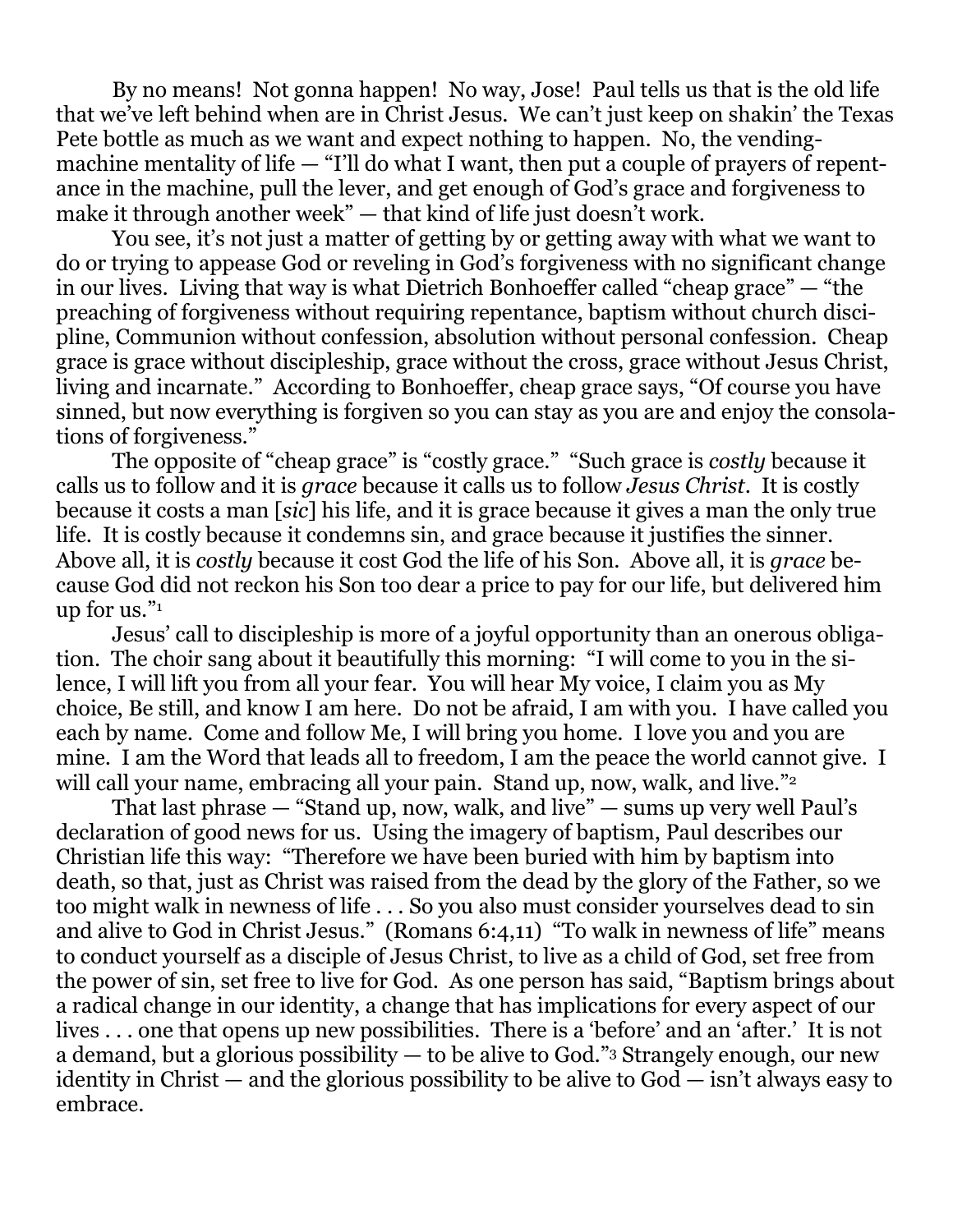In 1971, the Federal 'Witness Security Program' began. It is commonly called the "Witness Protection Program." Gerald Shur, an attorney in the U.S. Justice Department's Organized Crime and Racketeering Section in the 1960's, wanted to find a way to encourage people to testify in court, especially when it meant their lives would be in danger because of their testimony. As of four years ago, more than 18,400 men, women, and children had participated (8,500 witnesses, 9,900 family members) and not one of them has been harmed.

But, Mr. Shur said in an interview, "the transition to a new life doesn't always come easy. It takes time for them to adjust. But the driving force is 'If I go back, I'll be murdered.'" He recalls, "I've had witnesses ask me if it's safe to go home. I never said yes. I always felt there was a risk still there. The program is completely voluntary. While witnesses and their family members are free to return to their former identities, they do so at their own peril."<sup>4</sup>

That is a pretty good illustration of what Paul is talking about when he describes the new possibility of living for God. Paul would never say yes, it's safe to go back to the way you were living apart from Christ. There is a risk there. You do so at your own peril. To go back means death in sin; to claim and live into your new identity means life in Christ Jesus.

I have the following written in my quote journal, with no name attached to it: "If it's not life and death, it's not life and death." That gives me some perspective on what's most important in life. How we conduct ourselves as children of God, how we live out our new identities as disciples of Jesus Christ *is* a matter of life and death. That's the way it always is for God's people.

When Moses gave his farewell speech to God's people on the banks of the Jordan River, overlooking the Promised Land, he talked to them about life and death. Listen to how similar Moses' and Paul's instructions to God's people are:

Moses: "See, I have set before you today life and prosperity, death and adversity." (Deuteronomy 30:15)

Paul: "But if we have died with Christ, we believe that we will also live with him." (Romans 6:8)

Moses: "If you obey the commandments of the Lord your God that I am commanding you today, by loving the Lord your God, walking in his ways, and observing his commandments, decrees, and ordinances, then you shall live . . ." (Deuteronomy 30:16)

Paul: "Just as Christ was raised from the dead by the glory of the Father, so we too might walk in newness of life." (Romans 6:4)

Moses: "Choose life so that you and your descendants may live, loving the Lord your God, obeying him, and holding fast to him; for that means life to you . . ." (Deuteronomy 30:19-20)

Paul: "So you also must consider yourselves dead to sin and alive to God in Christ Jesus." (Romans 6:11)

Moses warned the people of Israel not to think nostalgically about their life in Egypt. He remembered how they grumbled against him and the Lord when they were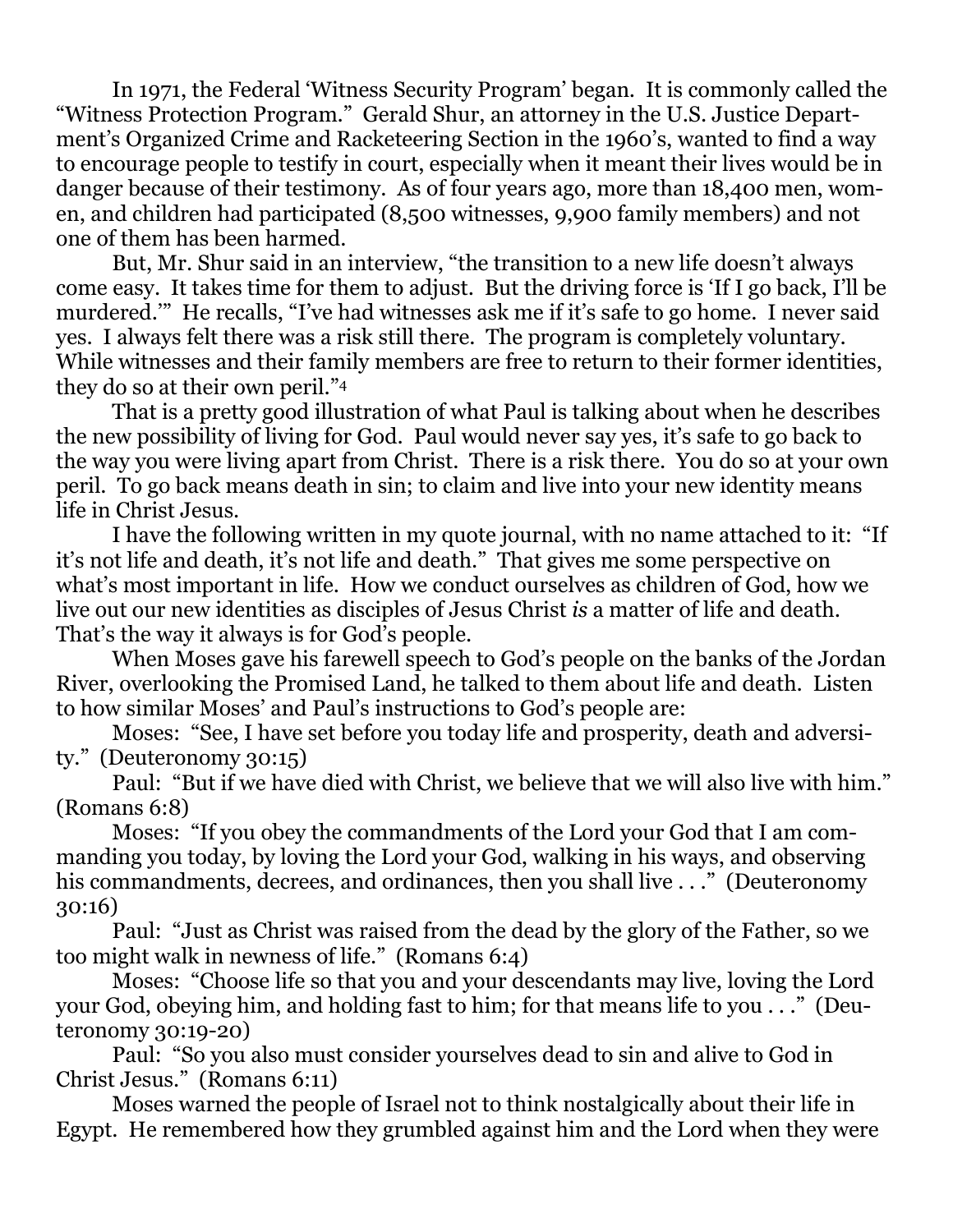in the wilderness, when they said, "We wish we were back in Egypt. We might have been slaves, but at least we had bread to eat. We don't know what's going to happen to us out here in this wide-open space now that we're free." Paul warned believers not to think nostalgically about their former lives apart from Christ. When they heard God's call to trust him and follow him into the unknown but wide-open and free possibility of new life in Christ, they were tempted to shake their bottles of Texas Pete some more and say, "This may not be the best thing for me, but at least I know what to expect. I'm not sure what God's got in store for me."

My beloved seminary professor and mentor, Dr. Paul Achtemeier, writes about having some small fish in a little round bowl when he was a college student. He eventually got a much larger aquarium and put the little fish in it. He noticed that for quite a while, the little fish continued to swim round and round within the (imaginary) confines of the smaller fishbowl, instead of exploring the new, much larger aquarium.

A book about best business practices uses a similar phenomenon of goldfish to describe why some employees continue to work and act in unhelpful ways. Just like Dr. Achtemeier's small fish, "the average goldfish still swims around in the same six-inch diameter circle to which it has grown accustomed" when the goldfish bowl is emptied into a bathtub. "The goldfish has so thoroughly internalized the invisible walls of its fishbowl that it can't see the bigger, accessible environment that now surrounds it. The poor goldfish is either too afraid to explore a bigger space, or it doesn't know what to do with the opportunity. Sometimes the goldfish simply prefers a small, unchanging space. Accordingly, these fish are misnamed. They're not really goldfish at all. They're more aptly described as *sold*fish, do-what-you're-*told*-fish, fit-into-this-*mold*-fish, and put-your-talents-on-*hold*-fish. They're bought and sold, and they accept it. And some even like it."<sup>5</sup>

Dr. Achtemeier says we Christians can be like those small fish, those goldfish who continue to swim around in tight, little circles, despite the glorious opportunity of a brand new aquarium. "That is the danger of the new freedom;" he says, "so accustomed to old ways, Christians run the danger of ignoring their new freedom, as though the old lordship still ruled them."<sup>6</sup>

Brothers and sisters, here's the good news! We don't have to keep on shakin' our Texas Pete bottles on our eggs, even when we know what's going to happen. We don't have to keep swimming around and around in the little circles of our lives. In the life, death, and resurrection of Jesus Christ, God has opened new possibilities for us, to walk in newness of life, to consider ourselves dead to sin and alive to God.

It's not overstating it to say, it really is a matter of life and death.

*Let us pray: God of grace, you have brought us from slavery to freedom, from despair to hope, from death to life! We praise you for all that you have done for us. May our lives bring honor and glory to you; in the name of Jesus Christ, whose death and resurrection have brought us everlasting life. Amen.*